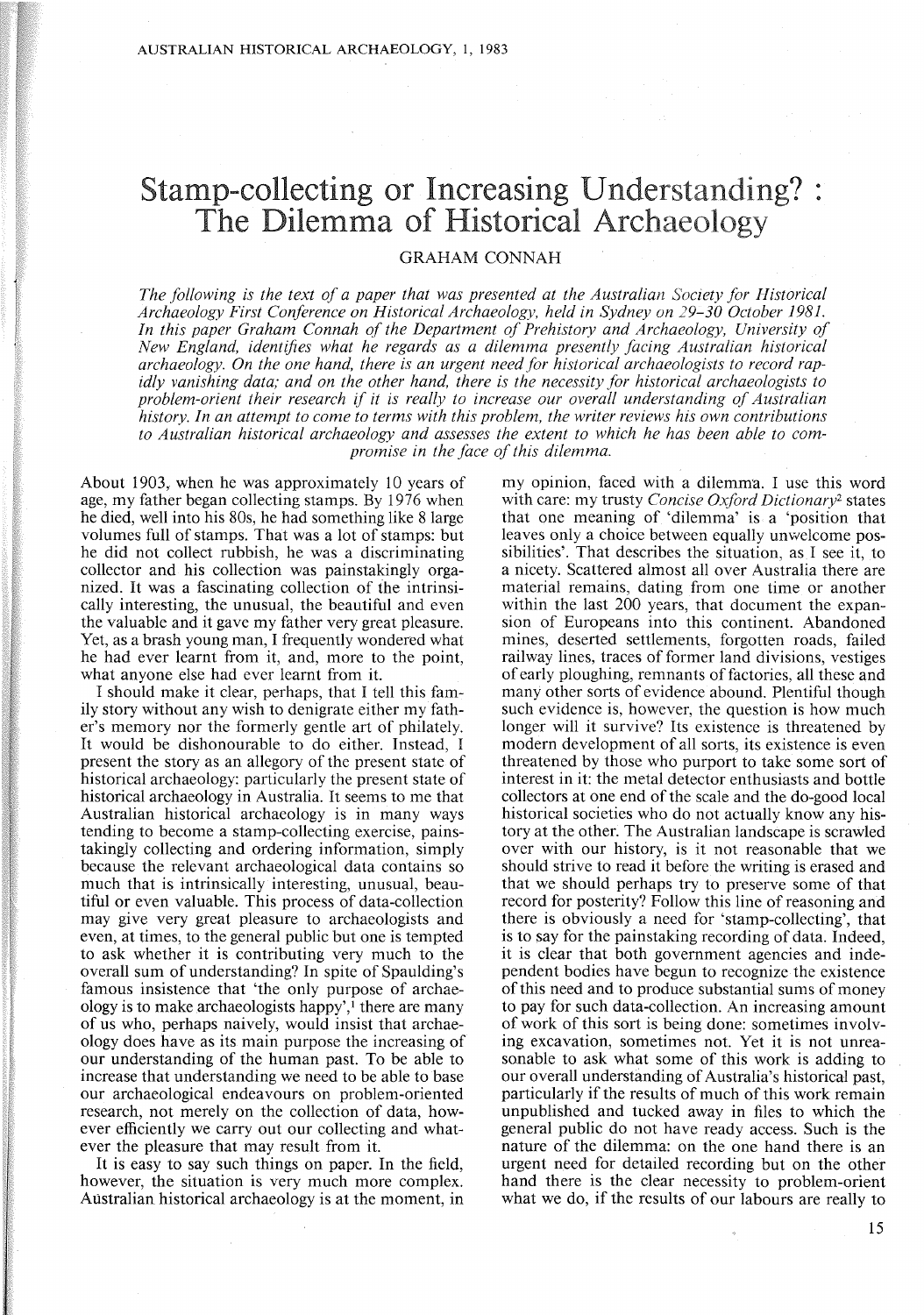tell us anything that we do not already know. It is indeed a position that leaves only a choice between equally unwelcome possibilities: if we collect data for no other reason than because it is there but may not be there next year, then to some degree we waste our time and perhaps a lot of money; if we research only what will answer the historical problems that happen to occur to us now, then we will have to stand by and watch evidence whose significance we may not yet appreciate be destroyed.

The dilemma which I have been discussing is already showing signs of becoming formalized. Problem-oriented historical archaeology is being seen by some as a luxury for academics, while the practically-minded public archaeologists have to face up to the realities of data-recording: notice for instance how much discussion there has been of site registers during the last few years. Some academics, however, would emphasize that even data-collection should be problemoriented. Thus John Clegg, writing of the methodology of recording prehistoric rock art in Australia, where a dilemma comparable with that in historical archaeology may be said to exist, has the following to say:

'The first great difficulty about recording rock art is to determine what you are trying to do. If you know-precisely and in detail- $why$  you are trying to do it, that is, what you are trying to do it *for*, then it will be quite possible to draw up specifications of what is required of your recording."

Yet although my own sympathies do lie with those who espouse the cause of problem-oriented research, I am very much aware of the reality of the dilemma that I have described. Instead of adopting the posture of some archaeologists in recent times of preaching rather than practising, I would like to discuss briefly three pieces of my own field research from the last few years and to examine how in my own case I have attempted to resolve the conflict between stamp-collecting and increasing understanding. Two of these pieces of work are already completed and published, the third is still being carried out and as yet is only published in brief.

#### 1. THE ARCHAEOLOGICAL LANDSCAPE AT SAUMAREZ STATION4

All three of the archaeological projects that will be discussed here have attempted to throw light on various aspects of the nineteenth-century settlement of the New England Tablelands of New South Wales (Fig. 1). A central factor in that settlement was wool production and so it was to that subject that I first turned my attention. It was wool that had first driven European settlement onto the Tablelands, the earliest arrival being H. C. Semphill who in 1832 had established Wolka Station presumably where the town of Walcha now stands. He was soon followed by others,



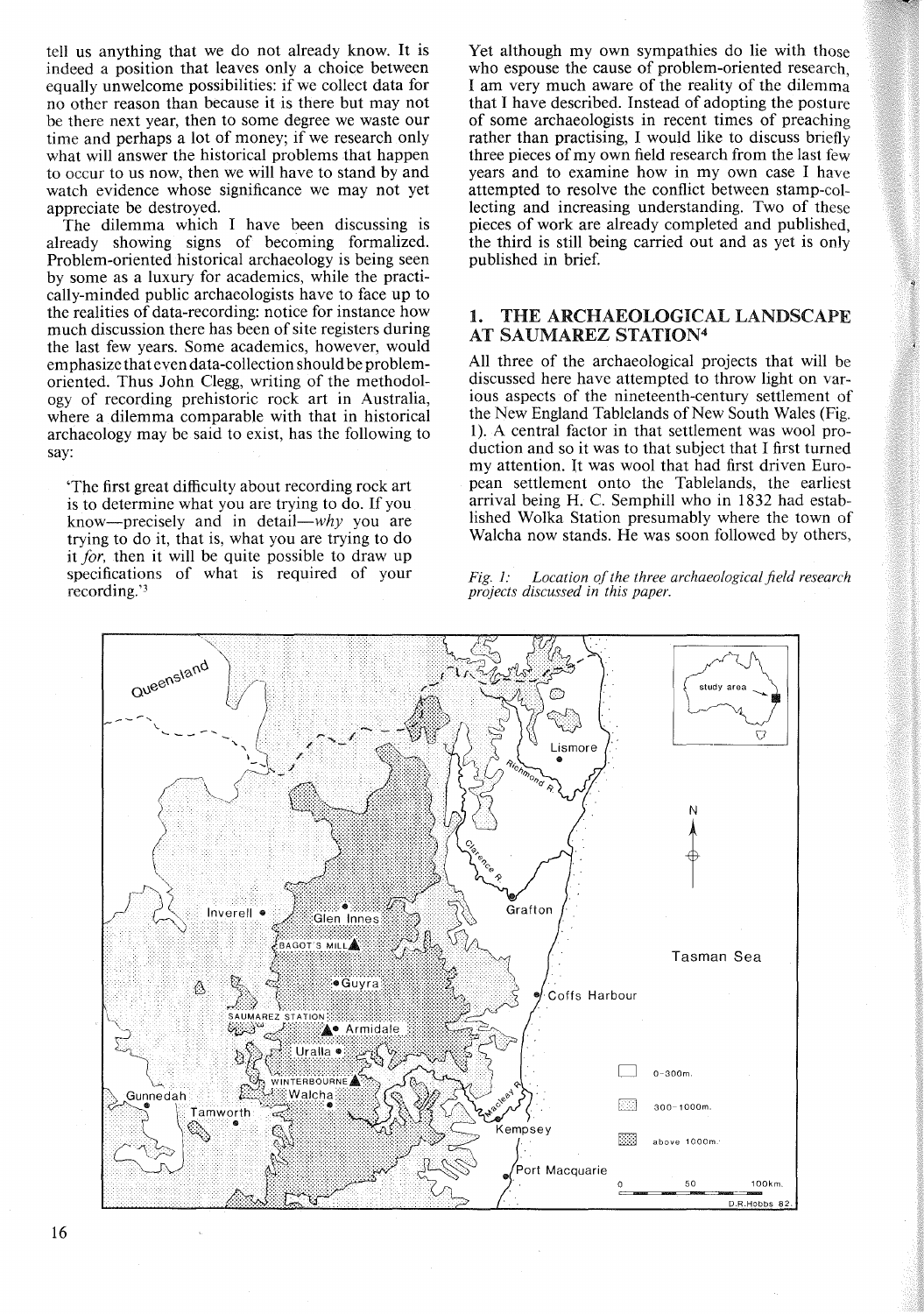however, amongst whom were the agents of Lieutenant-Colonel Henry Dumaresq who, in 1834, set up Saumarez Station near the site of the future city of Armidale, the origins of which date from 1839. Saumarez Station still exists and is still in the business of producing wool, although by the mid 1970s it was of about 8000 acres not the 100,000 acres of which it had consisted in 1848. **In** 1975 it seemed to me that here was an excellent opportunity to see what the landscape could reveal about the history of a New England sheep station for which little documentation had survived. My strategy was essentially that pioneered by O. G. S. Crawford in Britain many years ago. I aimed to conduct a 'field archaeology' survey without any excavation. Thus I recorded in detail the entire 'archaeological landscape' of Saumarez Station and then attempted to read that landscape much as one would read a document.

My tactics were simple and inexpensive. First I studied the available topographical maps and aerial photographic cover. Then I flew my own aerial photographic survey which was easy and cheap to do as the area was very close to Armidale airport. After this I got out on foot into the paddocks themselves, taking care to select mid-winter which in New England is usually cold and dry, meaning that the pastures are

*Fig.* 2: *Historical archaeological sites on Saumarez Sta* $t$ ion. Solid circles: stone houses. Open circles: timber houses. *Black stars: other sites. Note particularly:* 7: *woolshed; 8: blacksmith's shop and house; 10: washpool;* 14: *sheep dip. White star: present woolshed. L: lagoon. A ford is situated between Sites* 6 *and* 8. *Contours at 50 feet (iSm) intervals.*

sheep-bitten down to the ground surface. The winter of 1975 was very good from that point of view: good from the field archaeologist's point of view that is to say, not from the grazier's. Systematic searching of the surface was reasonably successful in producing evidence of former activity but the heavy dependence in the past on wood as a structural material, and the cultivation of extensive areas of the property for pasture improvement since the Second World War, made it doubtful that I was finding anything more than a small proportion of the sites that were present. For this reason I then turned to oral tradition and was fortunate indeed to have the help of Mr. Bob Betts who had lived on the Saumarez Station from 1920 or so. He and I spent many cold winter days tramping the paddocks while he pointed out the locations of various installations or houses which had in many cases left minimal traces.

The result of my endeavours was the archaeological site distribution map shown in Fig. 2. It seems to indicate two things. First, wool production facilities and support services were originally located on the valley floor adjacent to the creek, in an area that is now deserted. **In** contrast, there are now two centres of activity: the homestead, with other buildings and yards, on the spur to the east of the creek; and the woolshed and shearers' quarters on the **hill** across the valley. This change reflects changes in the wool industry: in particular, changes in water requirements and availability. Thus, for example, it ceased to be the practice to wash sheep before shearing, so that the washpool was no longer needed. Also the advent of corrugated iron roofs and tanks removed the necessity



17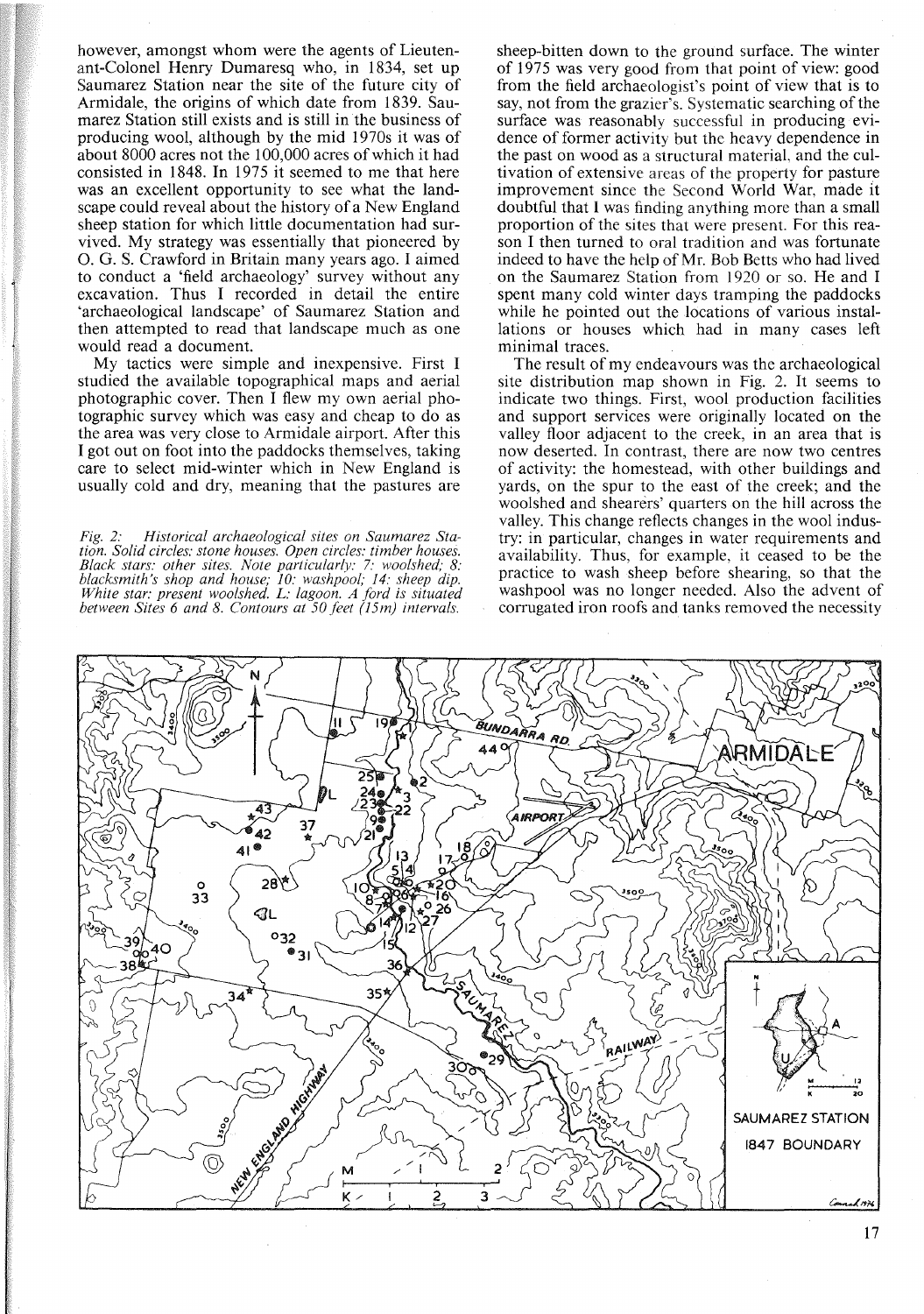to concentrate activity near the creek, on ground subject to flooding. Smailes and Molyneux<sup>5</sup> have, indeed, claimed that it was such roofs and tanks that allowed a general movement of rural homesteads in southern New England from creekside to roadside locations since 1900.

The second thing indicated by Fig. 2 is that there is a surprising number of house sites. What were they doing on a sheep station? One answer is that wool production was formerly much more labour-intensive than it is now. Before the arrival of wire fences in the 1870s and 1880s, for instance, it would have been necessary to employ numerous shepherds, who would probably have lived on the Station. The more important answer, however, is that the house sites are a sad record of free selection and its fate. It seems that during the second half of the nineteenth century numerous small farms were established on parts of the former pastoral estate which are now once more sheep paddocks. Only under intensive cultivation could such small areas have been economically viable, and traces of former ploughing, stone clearance heaps and hollows probably resulting from stump-grubbing show that a substantial effort was made in that direction. It failed and the archaeological landscape is witness to that failure.

Now, seven years after the Saumarez survey, it is possible to see how it might have been improved. Nevertheless, the results of that survey did *throw a little more light* on the history of the New England wool industry but also, and this is the important point, it *recorded* the archaeological data while there was still something to record and local memories to assist in that recording.

#### 2. CAPTAIN RICHARDS' HOUSE AT WINTERBOURNE6

The second archaeological project that I undertook was also motivated by a desire to learn more about the development of the New England wool industry but it grew into something rather different. The physical remains at Saumarez had been individually slight, even if their overall distribution had been impressive. I searched, therefore, for a more substantial single site that would tell me something more about early sheep farming in the area. I found it in the form of the stone ruin of a house built by one of the earliest New England squatters, William Richards, a retired British merchant navy captain who had invested his savings in pastoral speculation in 1838, at the height of the so-called 'squatting' boom. I wanted a site where I could combine information from a wide range of sources: documentary records, oral tradition, surface archaeological observation, excavated archaeological stratigraphy, loose artefacts recovered during excavation. The Winterbourne house provided all these sources. Furthermore, the house provided something of a time capsule: it had to have been built a few years before 1851, because Richards died in that year; it was abandoned in about 1922 when the then owner built a new house some distance away and partly demolished the old one. Unlike so many other sites, one could study the evidence from one of the earliest homesteads in New England with reasonable certainty that it had not been unduly affected by modern interference. This aspect was accentuated by the relative

isolation of Winterbourne during recent times.

Archaeological fieldwork at Winterbourne was carried out in May 1976 and took two main forms. First, a detailed survey was made of the standing remains: painstakingly drawing a plan, external elevations and some of the main features; taking many photographs; making detailed notes; and removing a small number of structural samples for further analysis. The aim was to extract the maximum amount of information from the visible remains. Second, while the survey was proceeding, very limited excavations were carried out to elucidate uncertain details of the plan, to discover what light the stratigraphy of the site could throw on its history and to recover a sample of the loose artefacts at the site. In addition oral traditions about the site were also collected, as far as possible interviewing the people concerned at the site itself. Meanwhile, Jillian Oppenheimer, who in recent years has done extensive research into the history of New England, undertook an archival search for relevant documentation. Also, after the fieldwork had been completed, Michael Rowland set about trying to get as much evidence as possible from the excavated objects.

What was all this work for and what was learnt from it? I had been drawn to the site by my continuing interest in the growth of the wool industry but I soon found myself asking questions about rather different matters. Papers by Allen<sup>7</sup> and Birmingham<sup>8</sup> made me look at the Winterbourne evidence as an example of cultural adaptation to a new environment. William Richards and his wife had both been born and brought up in Britain. To what extent had they brought their culture with them to Winterbourne and to what extent had it been modified to suit their new environment and the requirements of their livelihood? Could one see, at Winterbourne, the beginnings of the emergence of a different culture? In short, could such a site be used as a case-study of how British and other people had begun to become Australians? These were outrageously ambitious questions to ask but I became fascinated by them and I attempted to answer them by looking closely at the material evidence at Winterbourne. First, the plan of the house was relevant and I attempted to show how its origins were firmly grounded in British domestic architecture but how it was also modified, in the light of previous experience in New South Wales, to suit the local conditions (Fig. 3). Second, the constructional techniques that had been employed showed similar origins in Britain but comparable adaptations to the Australian environment. Third, in contrast, the excavated loose artefacts suggested some marked cultural dependence on imported British manufactures. Clearly the tentative beginnings of Australian manufacturing had difficulty competing with the cheap and readily available products of the Industrial Revolution in Britain.

The work at Winterbourne had other purposes also. In particular it was an exercise in drawing together evidence of very different sorts in order to try to construct a coherent whole. It was largely with this in mind that the eventual publication was subtitled 'A study in historical archaeology'. Looking back on this attempt, I think that the integration of the different forms of data was not as successful as could have been wished. Nevertheless, the reader may still learn something about that process by carefully examining our efforts.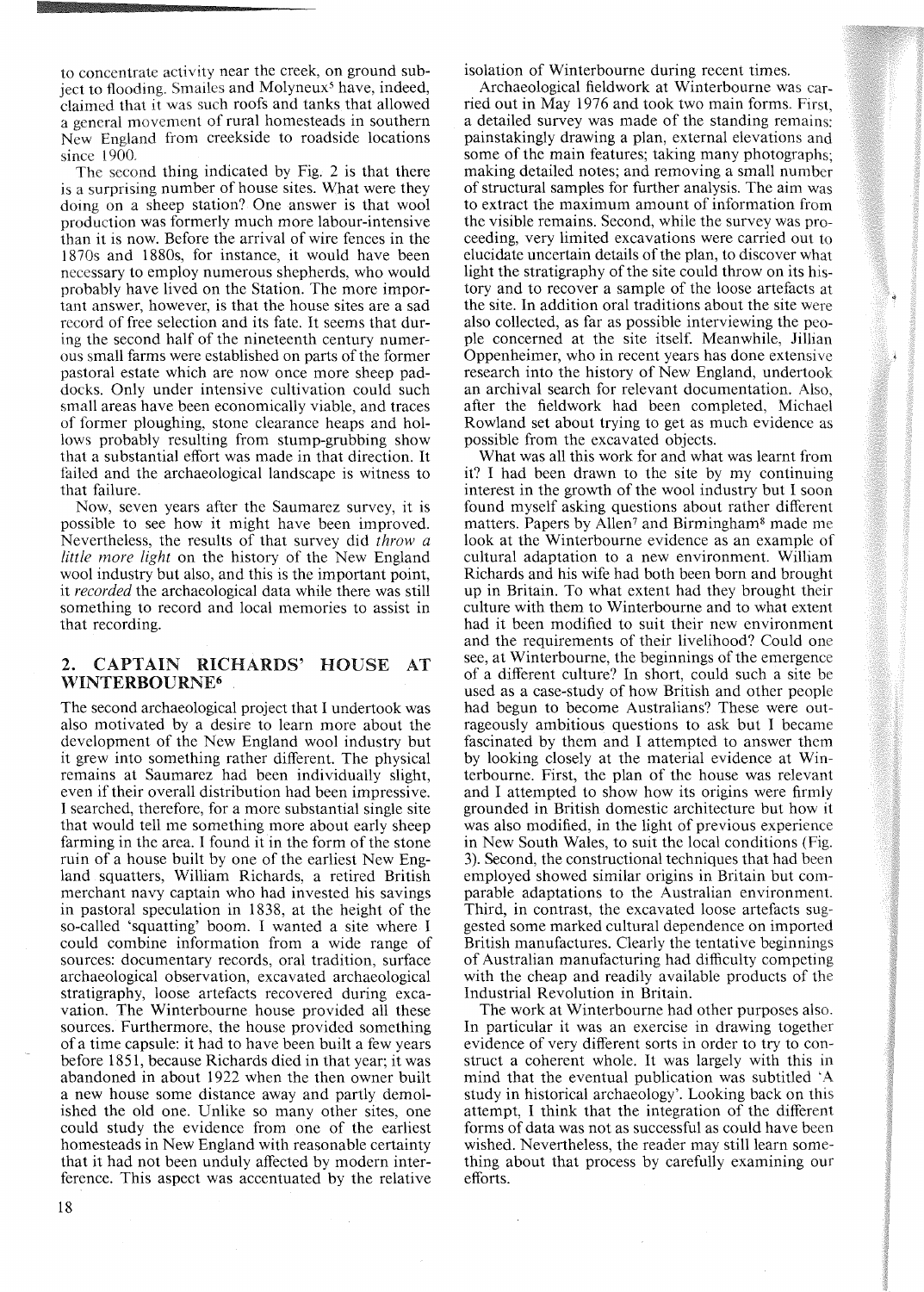

It should by now be clear that the Winterbourne project was a piece of problem-oriented research: it did have as its overall aim the *increasing of understanding* about important aspects of the past. Nevertheless, it also fulfilled a very important *recording* role. The stone walls of the Winterbourne house are claybonded and the roof of the building has been missing since about 1922. Every storm of rain, every night of frost, every bit of windy weather advances its decay. Even by 1976 the investigation and recording of the ruin had become urgent and since then it has continued to deteriorate. As a result of my research project, however, there is now a full and detailed account on paper and in a published form. On paper, at least, the site has been preserved.

## 3. BACOT'S MILL AT BEN LOMOND9

My main interest in the Winterbourne project had centred around the question of cultural adaptation to the Australian environment. After the Winterbourne work had been fully published in 1978, I therefore looked for another site in the Armidale area that might throw light on this subject. To my surprise I found the remains of a water-mill at Ben Lomond Station, on the New England Tablelands, north of Guyra. Who could have been so unwise as to build a water-mill in *Fig.* 3: The Winterbourne house plan and some of its rela*tions.* 1: *Winterbourne,* 1845-1851. 2: *Boyd's Australian* 'Bungalow'Type. 3: The Grange, *Bathurst, NS W, 1840. 4:* Roseneath, *Parramatta, NS W, before* 1837. 5: Kelvin, *Bringelly, NS W, c.1819.* 6: *Typical villa plan, England, c.1823.* 7: *Cambridgeshire, England,* 1725. 8: The Priory, *Brant Broughton, Lincolnshire, England, 1658.*

an area hardly noteworthy for heavy rainfall and clearly subject to periodic drought? A little research quickly revealed, however, that at one time there had been other water-mills in the district and that elsewhere in Australia, especially in Victoria and Tasmania, water-wheels had been used for a variety of purposes including mining and corn-milling. Could it be that this was just a supreme example of cultural learning: an imported technology that proved of little use due to the alternating floods and droughts of much of the Australian environment?<sup>10</sup>

Further investigation revealed that the Ben Lomond mill had been built by an extraordinary Irishman, Christopher Thomas Bagot,<sup>11</sup> in 1877. Bagot was what might be called 'an improving land-holder', although it is probable that some who knew him called him ruder things. Supposedly, he had been trained in an agricultural college in Britain and had travelled in America before coming to Australia. Certainly, his mind was overflowing with ideas for the betterment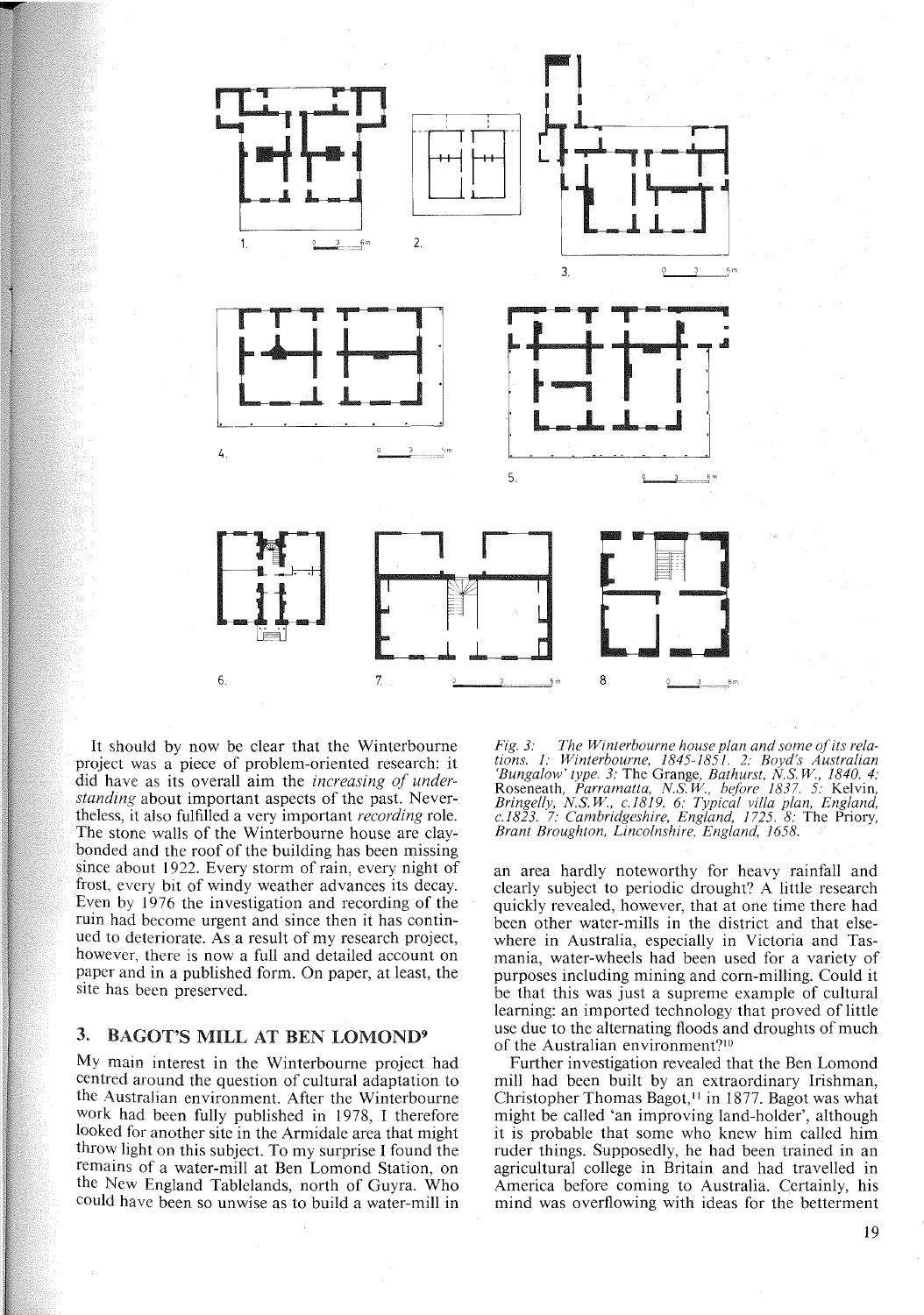of the Llangothlin Station of which he had a half share from 1865 and full possession from 1873 and which subsequently became known as Ben Lomond Station. He cleared and fenced land, designed and built automatic gates, imported cattle for breeding purposes, set up a dairy on American principles and imported American agricultural machinery. He bombarded his local newspaper with letters full of suggestions, which they did not always publish. Then he built his watermill, attracting the attention of the *Sydney Mail'?* whose correspondent described its water-wheel as more than 9 metres in diameter, carrying 93 buckets and fed with water from a flume about 49 metres long. The flume was at the end of a nearly 3-kilometre-Iong

mill-race that came from Llangothlin Lagoon, that Bagot had dammed. The water-wheel, which was apparently overshot, was designed to power a sawmill at one side and a flour-mill at the other and, according to the *Glen Innes Examiner*,<sup>13</sup> Bagot intended to use it to power a textile mill also. As if all this was not enough Bagot further planned to use the spent water from the tail-race to irrigate the land on the adjacent valley floor. It is uncertain how much of all this was

*Fig. 4: Progress to date in reconstructing the plan of Bagot's Mill (further work is plannedfor* 1982). *The gravel road dates from just after the First World War. The water powering the mill ran from top to bottom of this plan.*